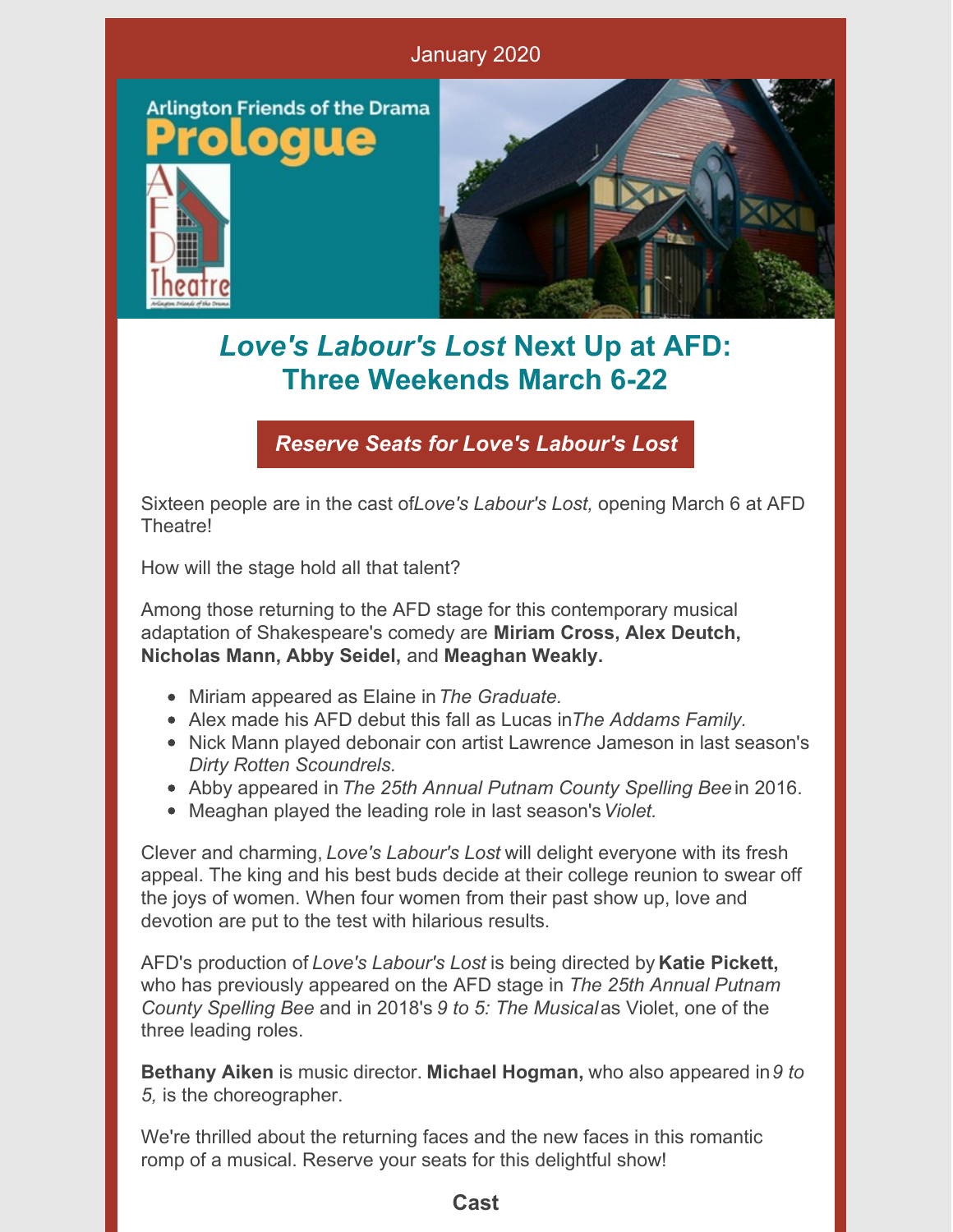Kevin Hanley: The King Nick Mann: Berowne Alex Deutch: Dumaine Hubert Hwang: Longaville Adam Schuler: Boyet Patrick McCormick: Nathaniel Jeomil Tovar: Armado Ben Jamieson: Costard Izzy Tedesco: Moth Will Spreadbury: Dull Abby Seidel: The Princess Miriam Cross: Rosaline Emma Quinlan: Maria Catherine Benjamin: Katherine Meghan Weakley: Jaquenetta Sara DeLong: Holofernes

#### **Production Team**

Steven Atwater: Production Manager and Lighting Designer Katie Pickett: Director Bethany Aiken: Music Director Michael Hogman: Choreographer Kat McCorkle: Stage Manager Manny Andrade: Set Designer Lindsay Hurley: Costume Designer Ed Council: Sound Designer Chris Cebelenski: Sound Operator Evelyn Corsini Alcorn: Props Charlotte Kelley: Props Gareth Williams: Set Technician Sarah Wolfson: Tech Crew Tina Desorcy: Tech Crew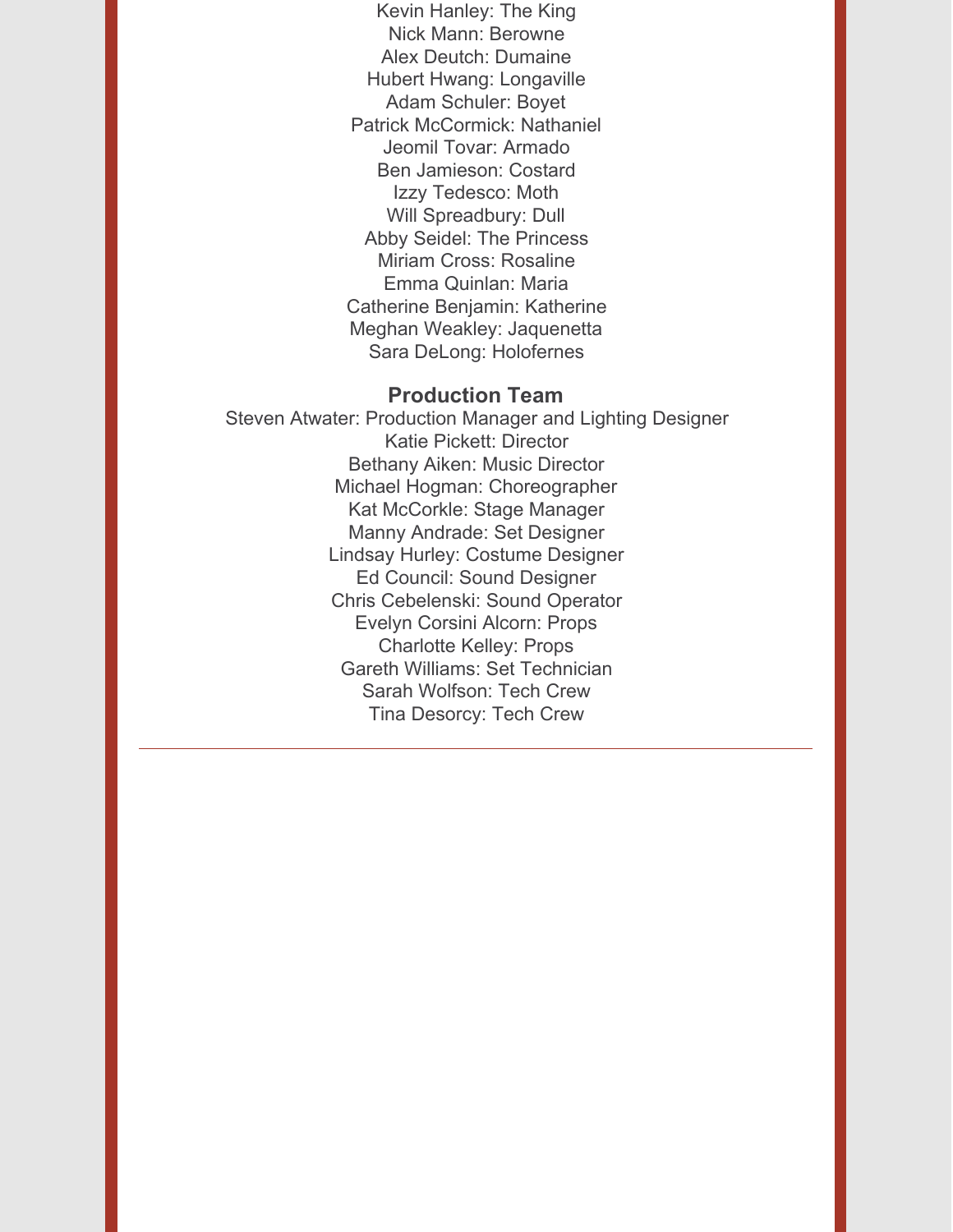

**Nicholas Mann (left) and Hubert Hwang (right) rehearsing***Love's Labour's Lost* **in the green room**

### **Save the Date: Sunday, March 29 AFD Member Meeting and Annual Election**

It may seem like it's a long way off, but Sunday, March 29, 2020 will be here before we know it.

At our membership meeting that day at 4 PM, we will have our annual election, learn the state of AFD, **AND** we'll have a musical entertainment conceived and directed by **Ellen Kazin** (honorary member, past president, and director of too many entertainments and shows to count) with musical direction by **Danielle Clougher** ("Violet," "The Addams Family"). Performing will be some favorite AFDers plus a couple of surprise guest artists. So mark your calendars now and you won't miss this special performance!

AFD member meetings are open to anyone who wants to learn more about AFD Theatre! All members and subscribers and the general public may attend. Members take part in matters that require a vote, such as our annual election of board members and officers.

Member meetings are held at our theater at 22 Academy Street in Arlington.

#### **Visit Our [Website](https://www.afdtheatre.org/)**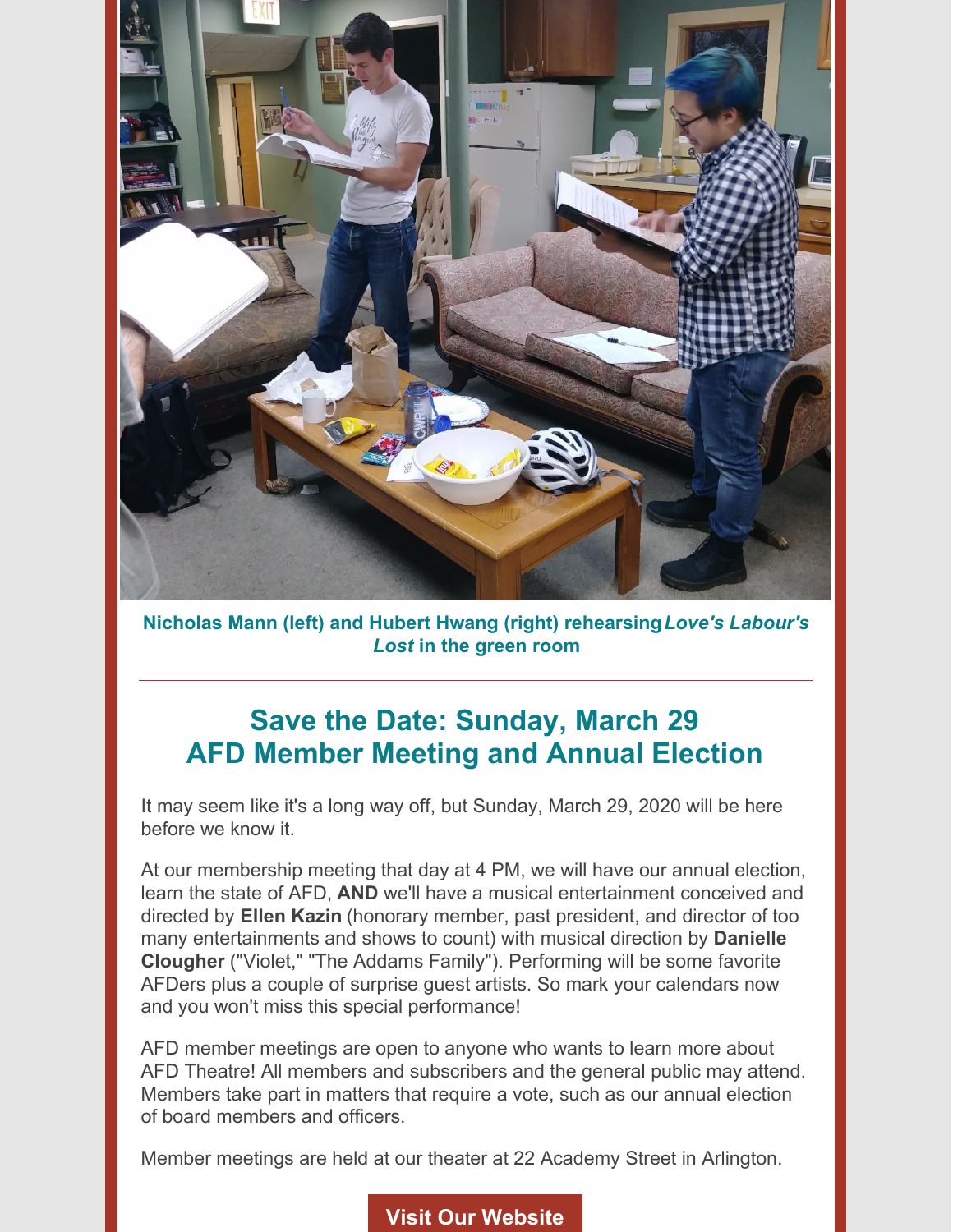### **Calling All Directors, Music Directors, and Choreographers for Our 2020-2021 Season**

We are currently seeking stage directors, music directors, and choreographers for our 2020-2021 season.

If you are interested in directing for AFD next season, please send a current resume along with a brief paragraph describing your concept for the production you are applying for.

Please download, print, and fill out this form on the third page here: AFD-2020-[2021-directorsInterview1stnotice.pdf](https://drive.google.com/file/d/1z3m1xG2ub8bcrgYlJyAzIHCWST3pIgtx/view)

You may apply for more than one production. Please respond by January 20 to:

James Grana, 235 Winthrop Street, #2203, Medford, MA 02155 [actorone\\_2000@yahoo.com](mailto:actorone_2000@yahoo.com)

Interviews are currently scheduled for Saturday morning January 25, from 10 AM to 2 PM and Tuesday evening, January 28, from 7 PM to 10 PM at the theater. The address is 22 Academy Street, Arlington, MA.

Interview slots will be confirmed and conducted in 20-minute intervals. Please include a date and time preference when responding.

AFD's honorariums for our season productions are:

- Stage Directors: \$1000
- Choreographers: \$600.
- Musical directors: \$750. Musical directors will also receive additional remuneration for 3 dress rehearsals and each performance at which they either conduct or play.
- Stage Managers: \$500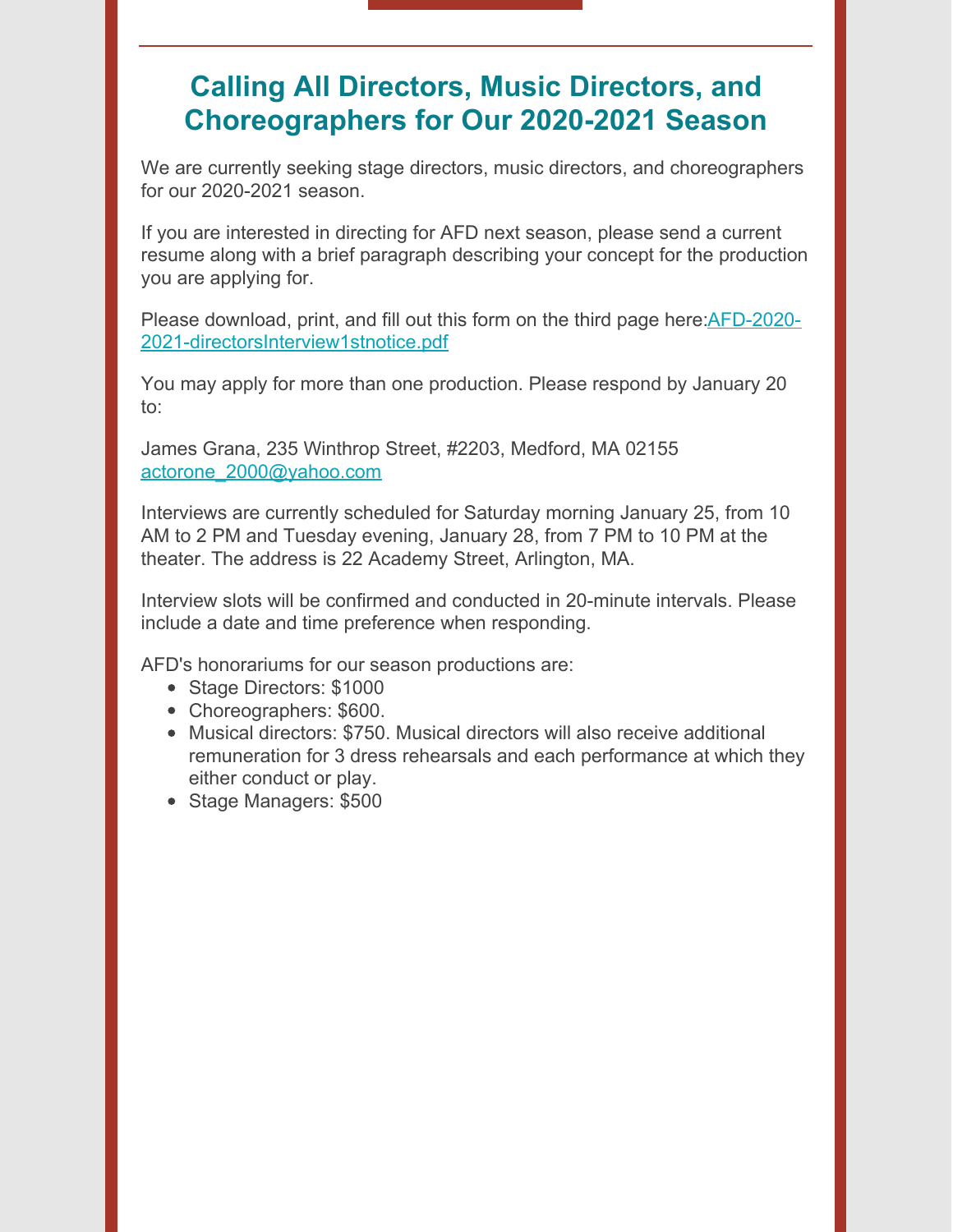## Sept 25-Oct 11, 2020 **Bright Star**

Music, Book & Story by **Steve Martin and Edie Brickell** 

### Dec 4-13, 2020

# **Anne of Green Gables**

Based on the book by L.M. Montgomery **Non-Musical Version Adapted** by Sylvia Ashby

**AFD Theatre** 2020-2021 **Season** 

Feb 26-Mar 14, 2021

# **Robin Hood**

**Composed by Reginald DeKoven Arranged by Quade Winter Lyrics by Harry B. Smith Additional Lyrics by Clement Scott** 

May 7-23, 2021 **Noises Off** 

by Michael Frayn

## **Friendly**

AFD is powered by volunteers who do everything from maintain the theater to staffing our Box Office to ushering. We recently replaced the two poster boards outside the theater. Just as with the previous sign boards, these were made by a volunteer who designed, painted, and installed the upgrade. These sign boards will soon sport posters for our next two shows!



Send your Friendly news to **Judy Weinberg** at [judylynnweinberg@gmail.com](mailto:judylynnweinberg@gmail.com).

## **Volunteer at AFD!**

**Evelyn Corsini Alcorn** is our new AFD Volunteer Coordinator. Please feel free to send her an email at [corsinievelyn@gmail.com](mailto:corsinievelyn@gmail.com), or call her at (617) 484-3308, to discuss your interests and set up an appointment for a tour.